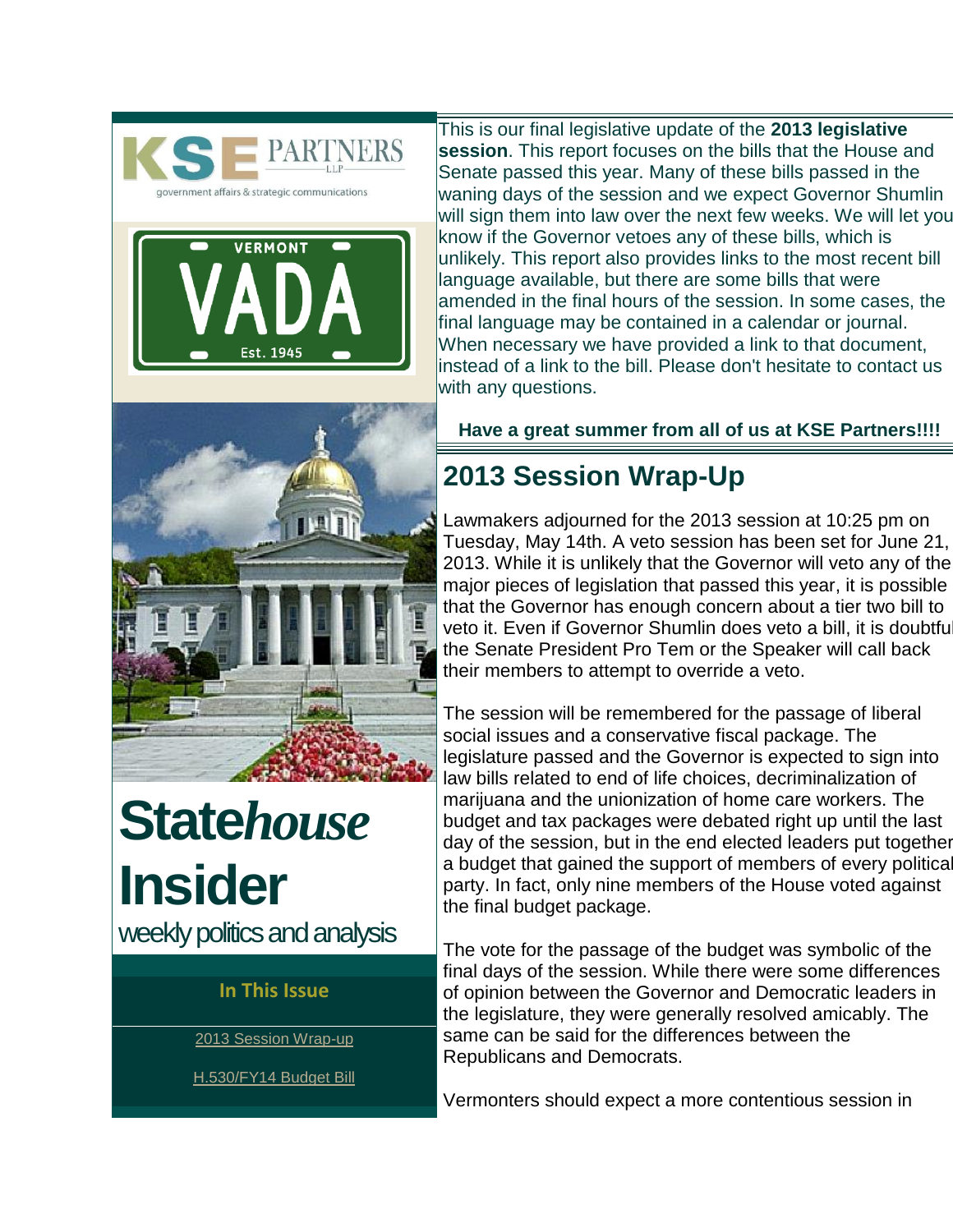<span id="page-1-0"></span>[H.295/Technical Tax Bill](#page-1-0) 

**Act 12/The Transportation Bill** 

[Automobile Bills](#page-2-0)

[S.61/Direct Beer Shipping/Alcohol Issues](#page-3-0) 

[Commerce Bills](#page-4-0)

[Health Care Bills](#page-7-0)

[Energy Bills](#page-10-0)

2014. It will be an election year and there are several large policy decisions that will need to be made including the hotly debated income bill that will carry over from the 2013 session and a major overhaul of campaign finance law. Stay tuned.

### **H.530/FY14 Budget Bill**

Lawmakers passed a \$5.23 billion budget bill for FY14, which increases overall spending by 4.2 percent from last fiscal year. Lawmakers had to cut \$10 million in spending from the bill when they could not reach agreement with the Governor over raising taxes. Click **[here](http://r20.rs6.net/tn.jsp?e=001SW14N2rk0Q4Vd3CxIZBf-T0nravQY8ekGVgvv5tBuxDcg4kaKAALUAnv4fmII6VmZGnowFvoIZFLGGpXyrVPt4bd5jI0ROK9u60YQ2NXR4FfYI1NGbNZTjktHLCQGC7agKG0nkuliUS_VmDZv-jPOe6VfMcUaRTIrEuAeHhZfc15mNKMaP0TqRZ-8NOfaYPBG4c0VCkjkXk=)** for a summary of the bill.

### **H.295/Technical Tax Bill**

Governor Shumlin and leadership from both the House and Senate decided to postpone the passage of **[H.528](http://r20.rs6.net/tn.jsp?e=001SW14N2rk0Q6FS3K8VQZXZtt63klI2HFLnU91SuYu9pYV5mFpwdlTnlc86I1Py0BRrKtCopGJRUxTnk-Q75-e6MQ8O5-wOHJdkRf6DKhBIViDH1KoBPAI1qW3BHlyjeZI4mRtCLb3RFRyYK-vTPla-wmLckIjysRR-n89Hl2QMPA=)**, this year's tax bill, because of disagreements over proposed income tax changes. The legislature did pass **[H.295](http://r20.rs6.net/tn.jsp?e=001SW14N2rk0Q69brFaNvYbBLko2gWkpoqshVE9TYhp3tYrW-BGdBEduJ8Dn6QGbx1gTuk26L9FpNX0KZ7vXx-JpaKQ3AY1C2nFQV3OojoIYnfneFLYvo8CRW_ksM7urz51U4FzgWlKGgAlM3ZBh5-TV24FEWICy5d5fR6H23tr0OQ=)**, a technical tax bill, that provides only \$900,000 in increased revenues. There will, however, be some tax increases this year. Lawmakers failed to extend the 'cloud tax' moratorium, so starting July 1, 2013, Vermonters will potentially pay sales tax on software and services accessed in the cloud, depending on how the Vermont Department of Taxes responds. Property tax rates were also increased. **[H.265](http://r20.rs6.net/tn.jsp?e=001SW14N2rk0Q5bZCy5jXo18wFjDVCvDJUjK45ytB82-zSEM8wgUdr87Um6jIxBVZpnooW4bouQZepuWJjyikur5rwDnWL7mf3Z0Cmu3aJYzU7kE0BULGW58U01Zo72cILI0sd3DLqyY5L5j-kLZkfSzKQjShGN7lpIz28l1rW5mbs=)** increased homestead rates by 5 cents and by 6 cents for non-homestead property. Clic[k](http://r20.rs6.net/tn.jsp?e=001SW14N2rk0Q7SQUkDdwl0YDFod5phMbYwrR2hu2uGv76XqlGMgWifv3KC8ERxC4HkO6MxVKk8YOwNtNgP0f7_bDnydh92Jui-N_lSO_GoCioNBQXEnD8enaixcEyCjfKWEzjs0tw8BQmYLZ11ylQurw==) **[here](http://r20.rs6.net/tn.jsp?e=001SW14N2rk0Q7SQUkDdwl0YDFod5phMbYwrR2hu2uGv76XqlGMgWifv3KC8ERxC4HkO6MxVKk8YOwNtNgP0f7_bDnydh92Jui-N_lSO_GoCioNBQXEnD8enaixcEyCjfKWEzjs0tw8BQmYLZ11ylQurw==)** for a summary of the technical tax bill.

## **Act 12 (H.510)/The Transportation Bill**

The legislature passed a record \$633 million transportation budget for FY2014. **[The bill](http://r20.rs6.net/tn.jsp?e=001SW14N2rk0Q7Vwq5RwYTfOlY9pZiMQ0HEb3392X3xF1WXtKEZnmjaEkRhzTiX-OosbzAy1mXnRtawEnDfeotYhmVyPAsuT4SNRbPQ_6TnrNo0xYBnG9vfA0JlXEQ7arpyqFjcXIPX8fP6aDzHQFd3ifPqeAZgW1q3)** was signed into law on April 29. Act 12 splits the gas tax into a combination of a penny per gallon tax and a sales tax. It includes a tax increase on diesel fuel and an increase in the amount of revenue that can be raised through transportation infrastructure bonds. The tax changes are implemented over a two-year period. Here is how it breaks down:

#### **FY2014**

Diesel tax - Increases two cents from \$0.25 to \$0.27 Gas tax, penny per gallon - Decreases from \$0.19 to \$0.182 Fuel tax assessment (on gas) - The greater of \$0.067 per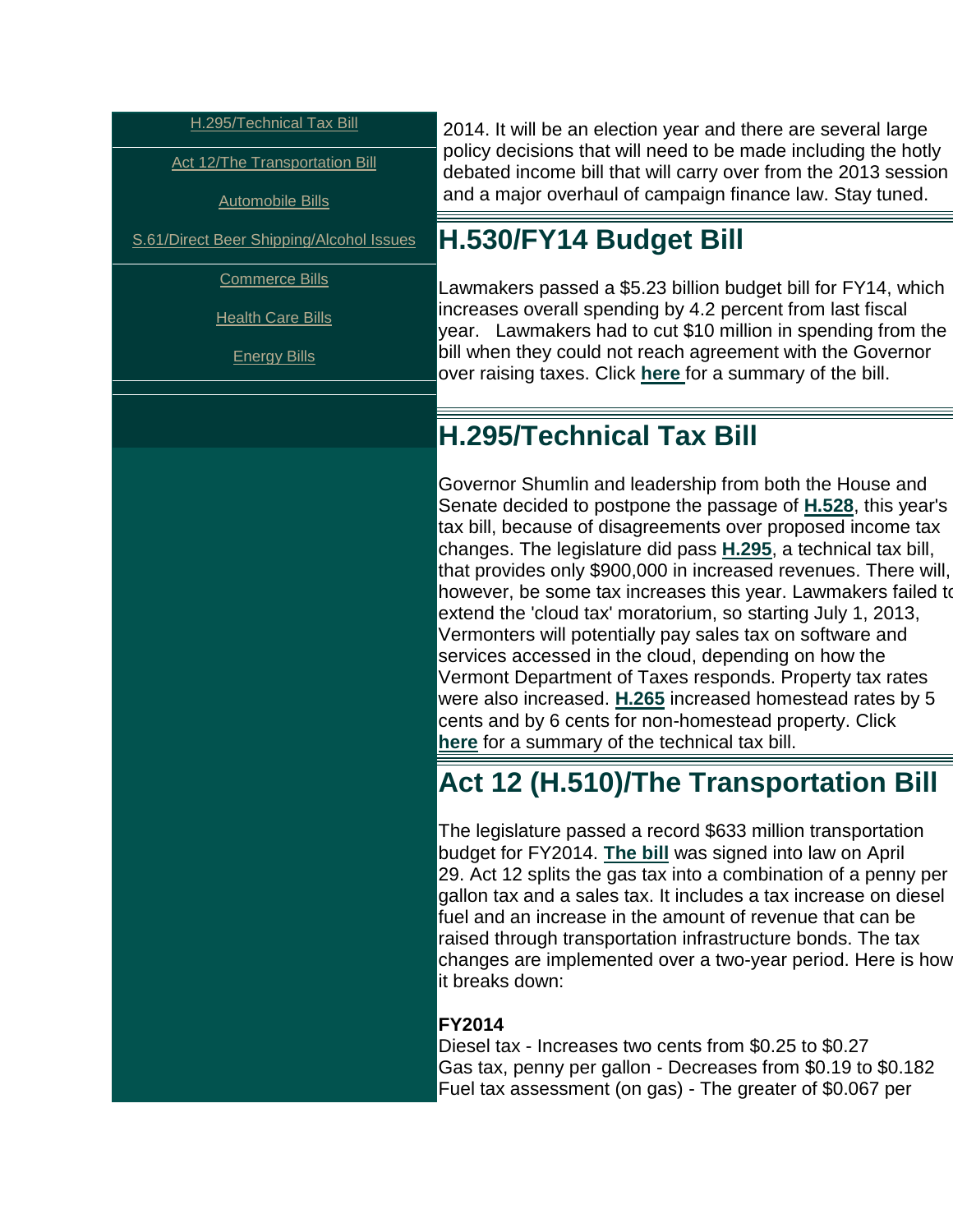<span id="page-2-0"></span>gallon or a two percent assessment on the tax-adjusted retail price on each gallon sold by a distributer Transportation infrastructure bonding authority - \$10.3 million in FY2014.

#### **FY2015**

Diesel tax - Increase one cent from \$0.27 to \$0.28 Gas tax, penny per gallon - Decreases from \$0.182 to \$0.121 Fuel tax assessment (on gas) - The greater of \$0.134 per gallon or a four percent assessment on the tax-adjusted retail price on each gallon sold by a distributer

Act 12 does not include price indexing, which would have allowed the tax to increase at the rate of inflation. The law doe require a reduction in transportation funds for public safety by \$5 million over a three-year period.

Act 12 also includes two studies on alternative vehicle revenues. The first is a study of charges on electricity used to power plug-in electric vehicles. This study will be conducted by the Department of Public Service and the Department of Taxes. The two departments will consult with the Public Service Board, DMV, the Joint Fiscal Office as well as anyone else deemed appropriate by the two commissioners. The report will try to identify processes by which to recover motor fuel taxes not collected from operators of electric vehicles. The report is due to the House and Senate Transportation Committees by December 15, 2013. The second study looks a mechanisms to collect transportation revenue from the operators of propane or natural gas vehicles. This study is conducted by DMV, the Department of Taxes, the Joint Fiscal Office and anyone else the DMV commissioner deems appropriate. This report is also due December 15, 2013.

### **Automobile Bills**

The following bills relating to motor vehicles were enacted or debated during the 2013 legislative session:

#### **S.150/Miscellaneous DMV Bill/Idling Ban**

**[S.150](http://r20.rs6.net/tn.jsp?e=001SW14N2rk0Q5jeCLmaOC1ZqytCIGJBHqSzqwNP6SQ1EqrMhyEOTAqRCdf_zaqnwZw84WRemxBxHKBiXAqxE7I41yK2zp3eLcFKIMip9Z6Z0W7suDpyTGDQqpBrjG-btVAj9jfPgzXnU19k8PyfkDCjJINHLmhOxVzhbqggPZOCz4=)** bans motor vehicle idling for more than 5 minutes in any 60-minute period. There are numerous exceptions, including for the repair or maintenance of a vehicle, for running defrosters and for auto dealers to maintain their lots, among many others. This bill expands from 10 to 14 days the amount of time that auto dealers can display vehicles "off-site" at fairs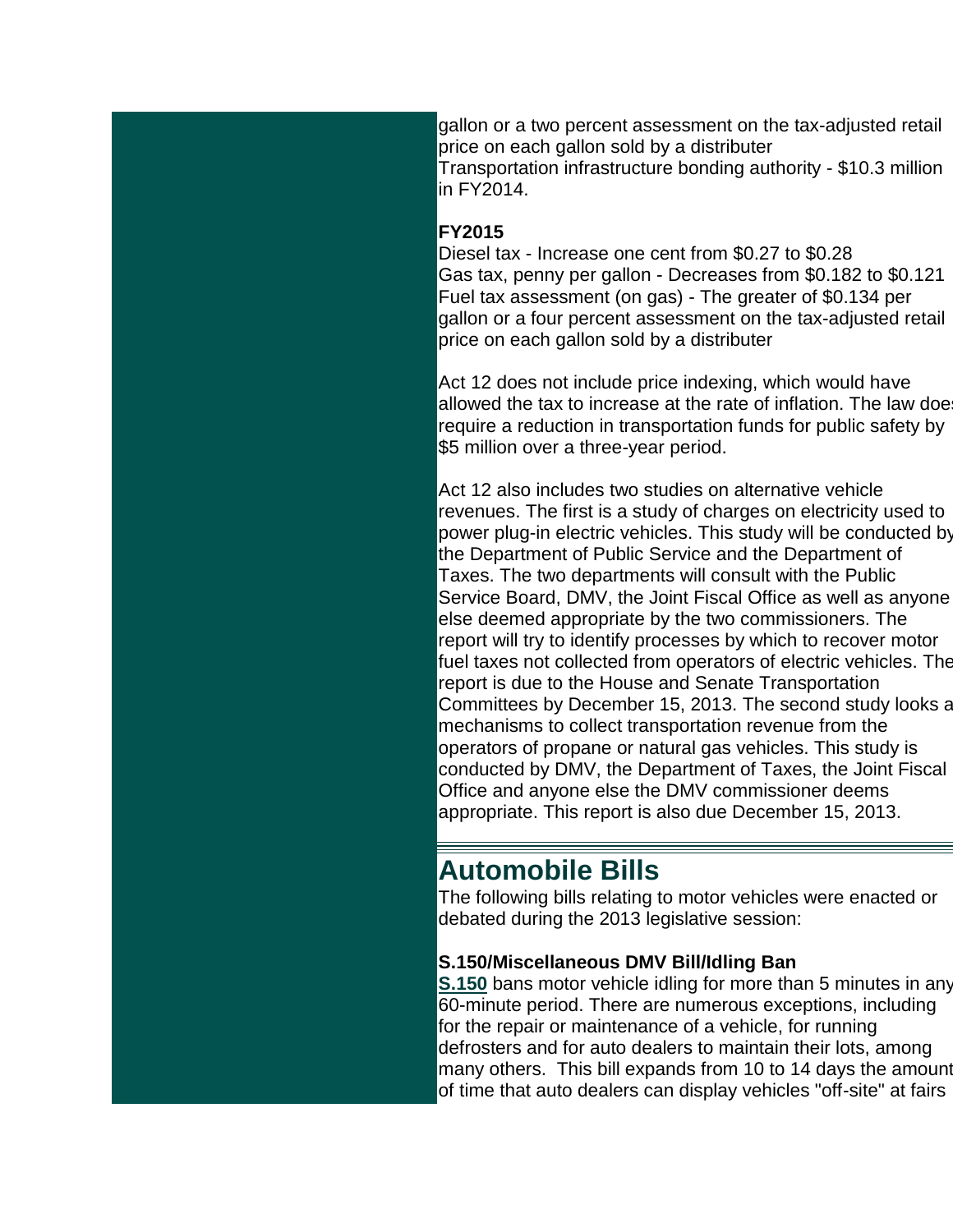<span id="page-3-0"></span>and other events. Finally, the bill expands the definition of "transporter" to allow someone to get a transporter plate to move vehicles that are being repossessed, among other things.

#### **H.520/Electric Vehicle Sales Mandate**

One provision in this lengthy **[bill](http://r20.rs6.net/tn.jsp?e=001SW14N2rk0Q6d8_byTf42guvXjfQ5YppaLi3hslb5-XzikiBo_jWFLLznJuRbHCMex8wBPQvLWeDg6yOpuVpMruvXVaRzljfdDlC2XVnQNDZt12EBegPv_etlQ8BmmYQLs4XbLQzSK3M5UTatfr5KE2bcUZ6nKGf9H_YcZECqnDY=)** repeals a prohibition in Vermont law that does not allow the Agency of Natural Resources (ANR) to adopt a sales mandate for zero emission vehicles in the agency's vehicle emission rules. ANR can now adopt a zero emission vehicle (ZEV) sales mandate by rule. All of the New England states that follow the California emissions standards (only NH does not), plus New York and New Jersey, have already adopted a ZEV sales mandate. ANR claims that Vermont dealers will not get stuck with these vehicles because there are many ways for the manufacturers to comply with the mandate, including regional pooling.

#### **Used Car Lemon Law Dead for 2013**

**[H.165](http://r20.rs6.net/tn.jsp?e=001SW14N2rk0Q48vFfA3quWQxatLRtWA5vWurCQ1L0h9JSIzo7d9spLqwNnOyFTLsSbmodbiXfEG9pRkOYqp5b1cY5uddeuymrZCFcMMTQIylVQn7lim6UCzza42JdgBC2bydQ0ARKXyvB9PDoDfI9wD_cfZ8LOH1mONMq2txZ2fjo=)**, a used car lemon law bill, did not pass this year. Instead, the House passed two provisions related to the federal Buyers Guide and the dealer report of sale as part of **[H.299](http://r20.rs6.net/tn.jsp?e=001SW14N2rk0Q6VJ0SWmSPNc-wA5-uPNcylkatC2SFx7rAB40gtFpmTpmMWgvqk1qxFrR_uq8n6z5QVALO-GID4EetchFAvjYQzTImG6VwGUhLVLqDeu4NUEXLBVoEn0tJlOW7Rn95YRg8tHC5dhPo9t9X5yb1Va_AaqKF8YI5oBq4=)**, a bill related to propane. The Senate removed those provisions from the bill because they did not have time to take testimony. There is a slight possibility that the AG's office will renew its push to regulate "as is" vehicle sales next year.

## **S.61/Direct Beer Shipping/Alcohol Issues**

Some of the significant provisions of **[this bill](http://r20.rs6.net/tn.jsp?e=001SW14N2rk0Q782uHk-WFf5Sjwret6PtK0QsoTssx6AHODTeISybVhUVsSIPD53w2TVWH70gcuyRuiY9G1nvbpXmZEvSWjGEmMifVZcx4_l1jvGX-S7Q4OiuVtgRLkk3WaqcjdRsD8fcEYQQ-abLXnHISKMq6eh0yXzNZKRR3UOFg=)** are as follows:

- Allows in-state and out-of-state brewers to direct ship up to 12 cases containing no more than 36 gallons of beer per year to Vermont consumers if they get a license from Department of Liquor Control (DLC).
- Allows distributor employees to work at a bar or restaurant provided the employee is not in managemen and it will not result in a competitor's brand being excluded.
- Allows a Vermont retailer to export beer to other states that allow it.
- Allows a Vermont winery, distillery or brewery to sell products of up to five other Vermont wineries, distilleries or breweries at one of their fourth class locations.
- Gives DLC investigators the same powers as the state police.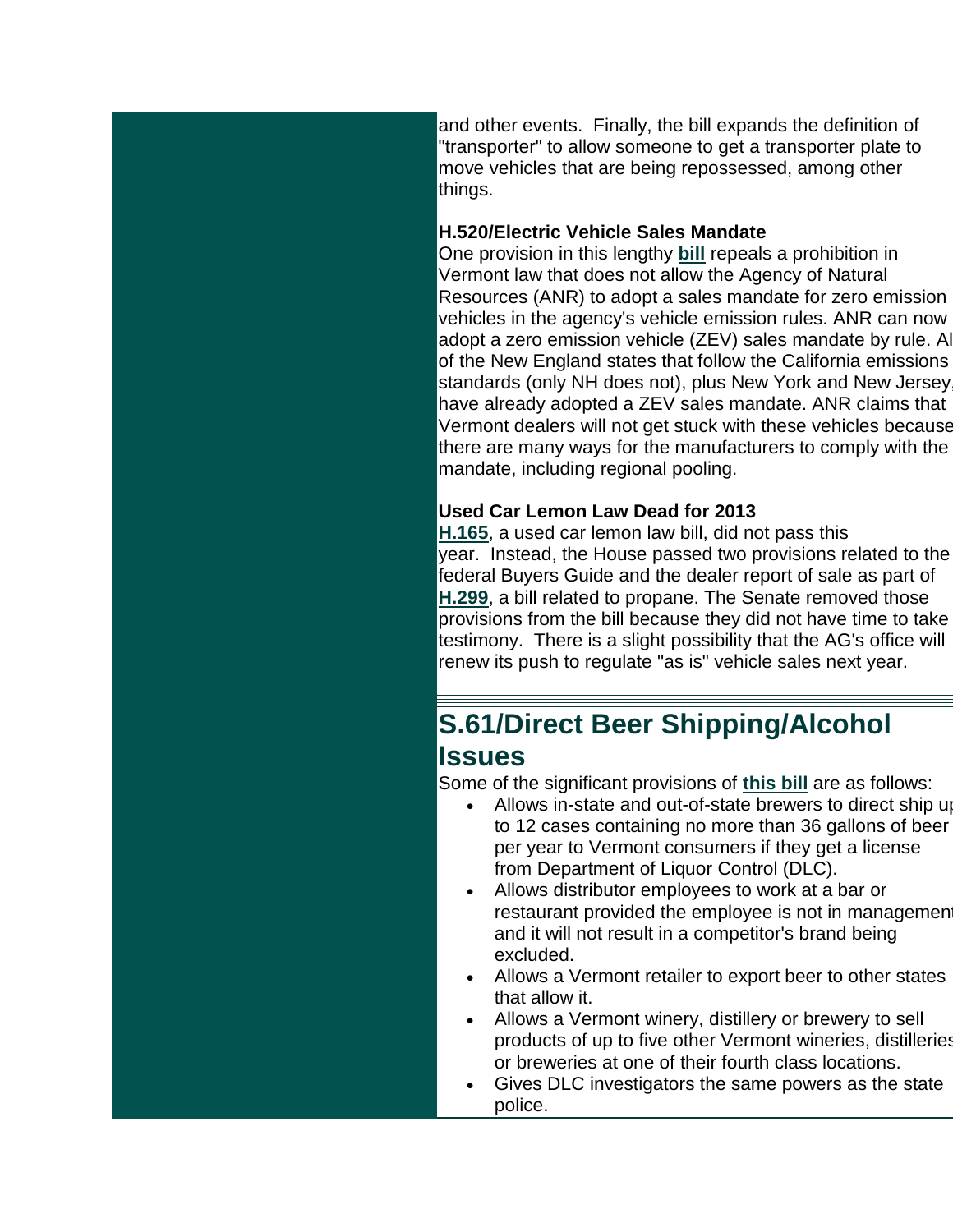### <span id="page-4-0"></span>**Commerce Bills**

The following bills relating to commerce in Vermont were enacted during the 2013 legislative session:

**Act 6 (H.51)/An Act Relating to Payment of Workers' Compensation Benefits by Electronic Payroll Card [H.51](http://r20.rs6.net/tn.jsp?e=001SW14N2rk0Q455G1ilMHYpFukJfehvnN5cscHr6XeZB_xBzq2xVAhrxycNsOftCEYICsaF7V2BUq1pbs1JIzFABkiiFszT7bsaEBVrmVGOiUPK9vj7dBdYPCVNj6JWH0eE3z1F9MhDZ42iueLBO12YlBZj1RHOa_t)** allows a workers' compensation insurer to pay wage replacement benefits by way of a prepaid debit card if the injured worker consents to being paid by that method. The Governor signed the bill on April 23, 2013, and it will take effed on July 1, 2013.

#### **H.95/An Act Relating to Unclaimed Life Insurance Benefits**

**[H.95](http://r20.rs6.net/tn.jsp?e=001SW14N2rk0Q5goDhYmnR8vMrDr-3y0XmRpln4VK5y7UGnjcbbY21rWds78m6MrBLUsxosQMe5os0O4WX6aSHWbq00CSiP3OEbEP43r0iSm0lwhe1djlKrQBj88uNix87FrBbLKbn0LSXIBlMuMlBcUsi7T0rGo24zSst3ZYJhA0w-u01qgJMbxw==)** requires life insurers to check the Social Security Administration's "Master Death Index" on a semi-annual basis. If there is a match between a person on the index and the insurer's insureds the bill requires insurers to reach out to the relevant beneficiaries and provide them with appropriate claim forms. Once signed, the bill will take effect on July 1, 2013 and, will apply to all life insurance policies, annuity contracts, and retained asset accounts in force on or after the effective date.

#### **Act 31 (H.99)/An Act Relating to Equal Pay**

**[H.99](http://r20.rs6.net/tn.jsp?e=001SW14N2rk0Q7utRgI-eZ1mVmcw1vtNehOTV34kIrS_Fd9-4JyFPofBtOdbypfXiMaVWAQjl_uQbMO-cKsvfllrnBgRB3gisVT8htxHPU1PNAzNtW16ERENOfSlYtG6Pe7lt_dPTDgrJ6_FpDwQ6hFCnc9Lbbc-fgn)** makes a number of changes to Vermont's statutes concerning employment discrimination. Among other things the bill:

- In cases where an employer pays different wages to men and women the burden that an employer must meet in explaining that the differential is not based on sex is increased.
- Prohibits an employer from forbidding its employees from talking or inquiring about the wage levels of other employees, but does not require an employer to disclose the wage levels of its employees to an employee.
- Strengthens the prohibition against employer retaliation relative to an employee who speaks up about sex base wage differentials.
- Allows an employee to request a flexible working arrangement and requires an employer to discuss and consider such a request in good faith.
- Creates a study committee to review and report on the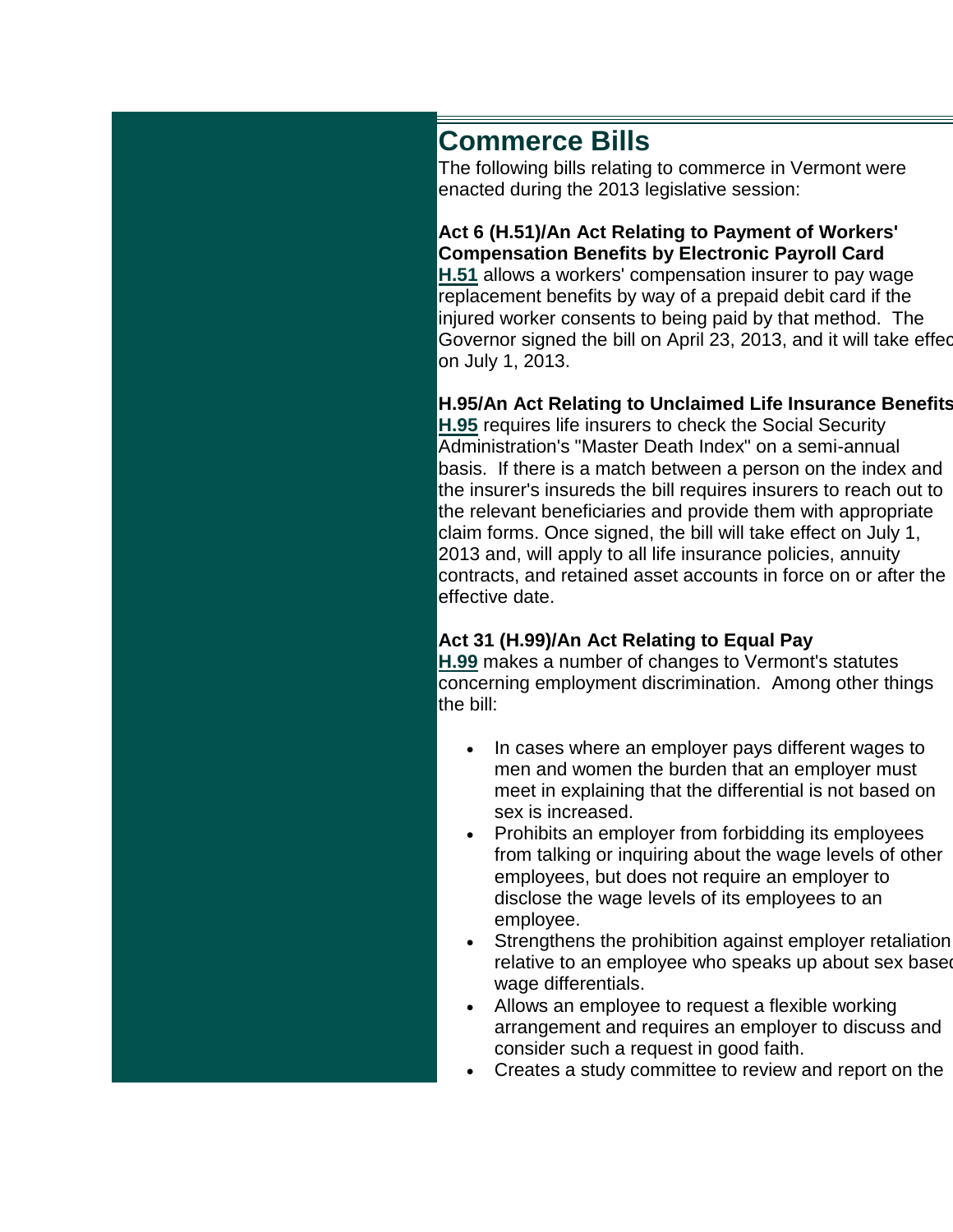issue of providing paid family leave.

The Governor signed the bill on May 14, 2013. It will take effect on July 1, 2013, with the exception of the provision regarding discussing and considering requests for flexible working arrangements, which will take effect on January 1, 2014.

#### **H.169/An Act Relating to Relieving Employers' Experience-Rating Records**

**[H.169](http://r20.rs6.net/tn.jsp?e=001SW14N2rk0Q4SNUC6HoIu2Ry15UuU2UaVGDg7CwImEzKou6YlMuLOyZh-5Lyju6CrBm0IptIPG1E2hxJGFTm-YV6rtTaKN5SCamXiOJsd2RfERHR2y9nlvTm_r46nkqFz4ZT1lYhhxiMKk1HBpckJsNas83ivmK9IBoeV7BgGMSW3IojoKbJtxA==)** relieves employers of eight weeks worth of charges imposed on them under the unemployment compensation system relative to employees who were laid off as a result federally recognized natural disasters in 2011 (i.e., Tropical Storm Irene). The bill also blocks, until July 1, 2014, the implementation of a Department of Labor rule that provides that newspaper delivery persons are entitled to workers' compensation and unemployment insurance benefits. In the meantime the Office of Legislative Council is charged with studying the issue of providing newspaper delivery persons with workers' compensation and unemployment insurance benefits and must submit a report by January 15, 2014.

#### **H.280/An Act Relating to the Payment of Wages**

**[H.280](http://r20.rs6.net/tn.jsp?e=001SW14N2rk0Q73XPdxC1PWJaU1EBvd1djGIgB5irynqTNdnM7-IHj27AAo17_VMvkt_Lxs3cjmlE3LeHsmh_KmmahZpqlQTDRY5tTllDVFAvKVKByQkN_84JqMojHKJuLLZtUwCyNLgd4IfP_VN7f9WijXFk7-LHR5VrvcAWikxdvSQon0EeXlvg==)** strengthens the ability of the Department of Labor to enforce against violations of Vermont's wage payment laws. It also prohibits employer retaliation against employees who participate in such enforcement matters. The bill was signed by the Governor on May 3, 2013, and takes effect on July 1, 2013.

#### **H.299/An Act Relating to Amending Consumer Protection Provisions for Propane Refunds, Unsolicited Demands for Payment, Bad Faith Assertions of Patent Infringement and Failure to Comply with Civil Investigations**

**[H.299](http://r20.rs6.net/tn.jsp?e=001SW14N2rk0Q7IBEWfOAzMtwZl490chawQPfGHdZWgtOsbhJMf8z7QIuxYzLAyXnKSmrn9a_YVgJ1ahYj53Qd7R3-PHLEGTBGf4aNUhbWCWB4uvdt9JnBsDymMivssOiYoR-eL5co7KEJT_h4h7NT9sekwVIbsOjA88g1QA-fdB08bo1JFlJfDcw==)** regulates the timing by which a propane dealer has to remove a propane tank from a customer's property after the business relationship between the dealer and the customer has ended. The bill also provides that solicitations to purchase goods and services in a format that looks like an invoice must conspicuously disclose that it is a solicitation and not an invoice. The bill also enhances the Attorney General's Office's powers to conduct civil investigations of potential consumer fraud violations. Finally, the bill contains numerous provisions designed to prevent bad faith assertions of patent infringement. This part of the bill is redundant to similar provisions in S.7, discussed below. Once signed the bill will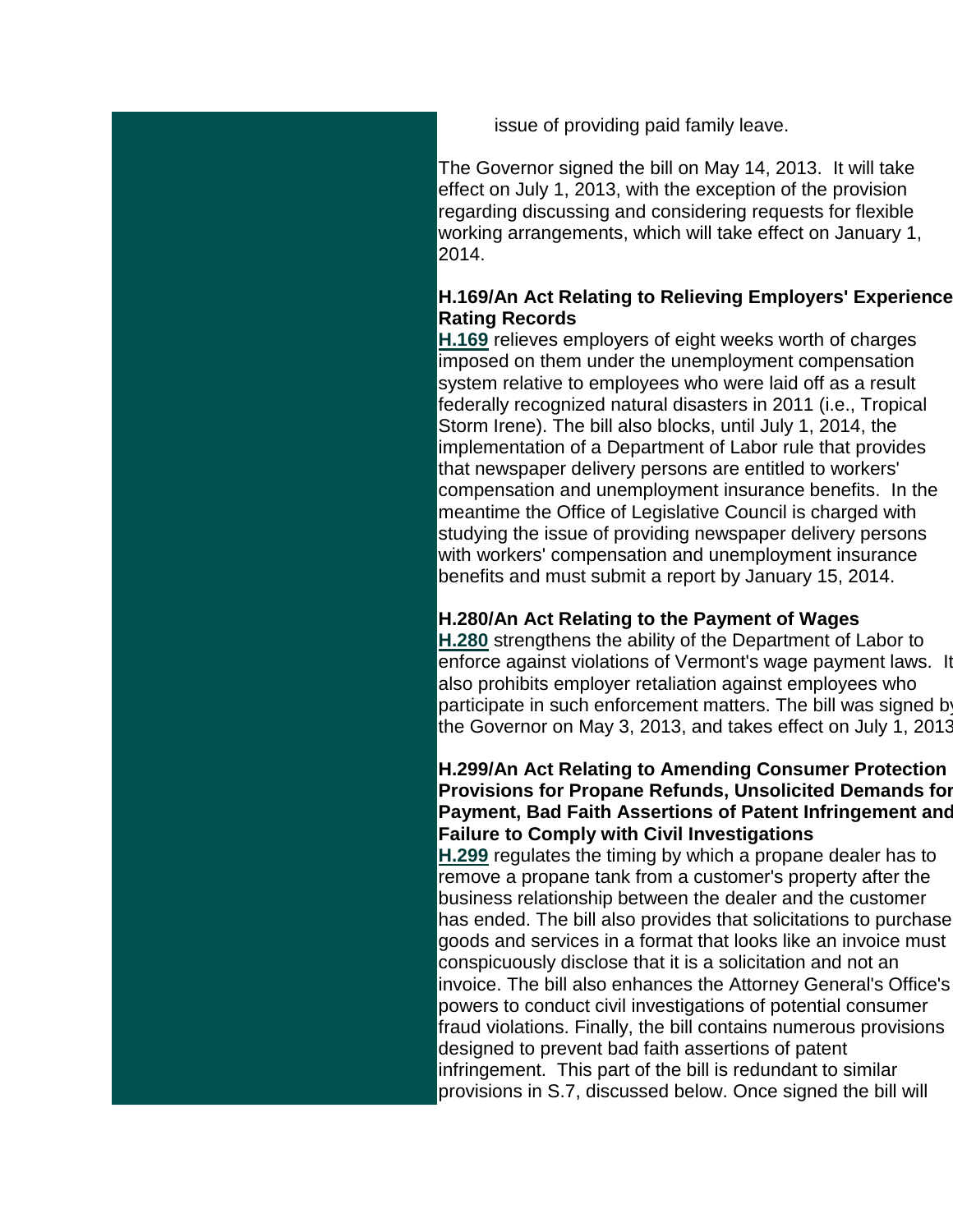take effect on July 1, 2013.

**H.377/An Act Relating to Neighborhood Planning and Development for Municipalities with Designated Centers [H.377](http://r20.rs6.net/tn.jsp?e=001SW14N2rk0Q6jnRSzgItMYqhT-iEUM_6WvZgj2MC7wwB6hjCAqJCE4B4PJ8pkYmI2SvBjKBvBvUI6NECe5epv9FnVS-IJHnOc9FGKqUyt-tHQf19Lbbn_vDlMFgCA2NUXWkadUyHsxP9pS5sIi8iwj6WFl1UJm2uorkom-EWbNysgouc4IRHDCQ==)** makes various changes to Vermont's planning and land use statutes concerning Downtown Development Districts, Designated Village Centers and so-called "Smart Growth" in general. The bill will largely take effect on July 1, 2013.

#### **H.395/An Act Relating to the Establishment of the Vermon Clean Energy Loan Fund**

**[H.395](http://r20.rs6.net/tn.jsp?e=001SW14N2rk0Q7Fem5hBQMdYQy2IsObYrtUBS5gBlWlHSavV1ArNz4zEO6Il_Ls2RRtqv-hgyKp-30rG_r0uQtoDC7BdwZ_sM-CQp6XT8NmLR0RVy4A_s8RL4Hc8SKQF76jJ-MP_pNKNgut-sDLlGhvfwDYiIiM66RyhmIfENBCg1w=)** consolidates various programs involving the financing of renewable energy projects into what will now be called the "Vermont Sustainable Energy Loan Fund." The Fund will be administered by the Vermont Economic Development Authority and the State Treasurer is authorized to establish a \$10 million short term credit facility for the benefit of the Authority. The bill will take effect when the Governor signs it.

#### **S.7/An Act Relating to Social Networking Privacy Protection (and Bad Faith Assertions of Patent Infringement)**

**[S.7](http://r20.rs6.net/tn.jsp?e=001SW14N2rk0Q7Gzsby8MTFsvVkHjMFgnp3HRuPtXlxp2lJb2UNJM0bSNgRJncxzsMdmsMabMgxNZHx9VugraXsvn_DM31C5tTIkJV4gPowbZ57XNCo4LiN0KlYGydAT5l4d0VJTMq9WvwU5u0bKDALT5piI-VQOdj-51FPDx_2cCA=)** establishes a study committee to review and report, by January 15, 2014, on whether employers should be prohibited from requiring employees or applicants for employment to disclose a means of accessing the employee's or applicant's social network account. In addition, the bill was amended in the House with numerous provisions designed to prevent bad faith assertions of patent infringement. Those provisions are redundant to similar provisions in H.299, discussed above. The bill will take effect when the Governor signs it.

#### **S.14/An Act Relating to Payment of Agency Fees and Collective Bargaining Service Fees**

**[S.14](http://r20.rs6.net/tn.jsp?e=001SW14N2rk0Q5vPKb3NZMKNj33YQvg9XHp-gDCcVaYO3tel2eKl9uJ_JKi-7eW_1AeiwFwUqoAlAXC_DvyB_Bee7sHUKbvJbFqqVeD3Twb5CPmZkI3Rv5haYvM9Sw1aqWDCBcxury5PyLz97_RmdRjs5oL9TObI968zHUOkHWeS-I=)** requires state employees, public school teachers and municipal employees who do not belong to the labor unions representing state employees, public school teachers, and municipal workers, respectively, to pay a so-called "agency fee" to the relevant union. The bill also allows a union that represents unionized private sector employees to charge nonunionized employees of the relevant employer an agency fee of up to 85% of the amount of the union's membership dues. In order to charge such a fee the union must provide the non-union employees with specified information about the union's finances and provide a means to contest the amount of the agency fee. It is important to note, however, that the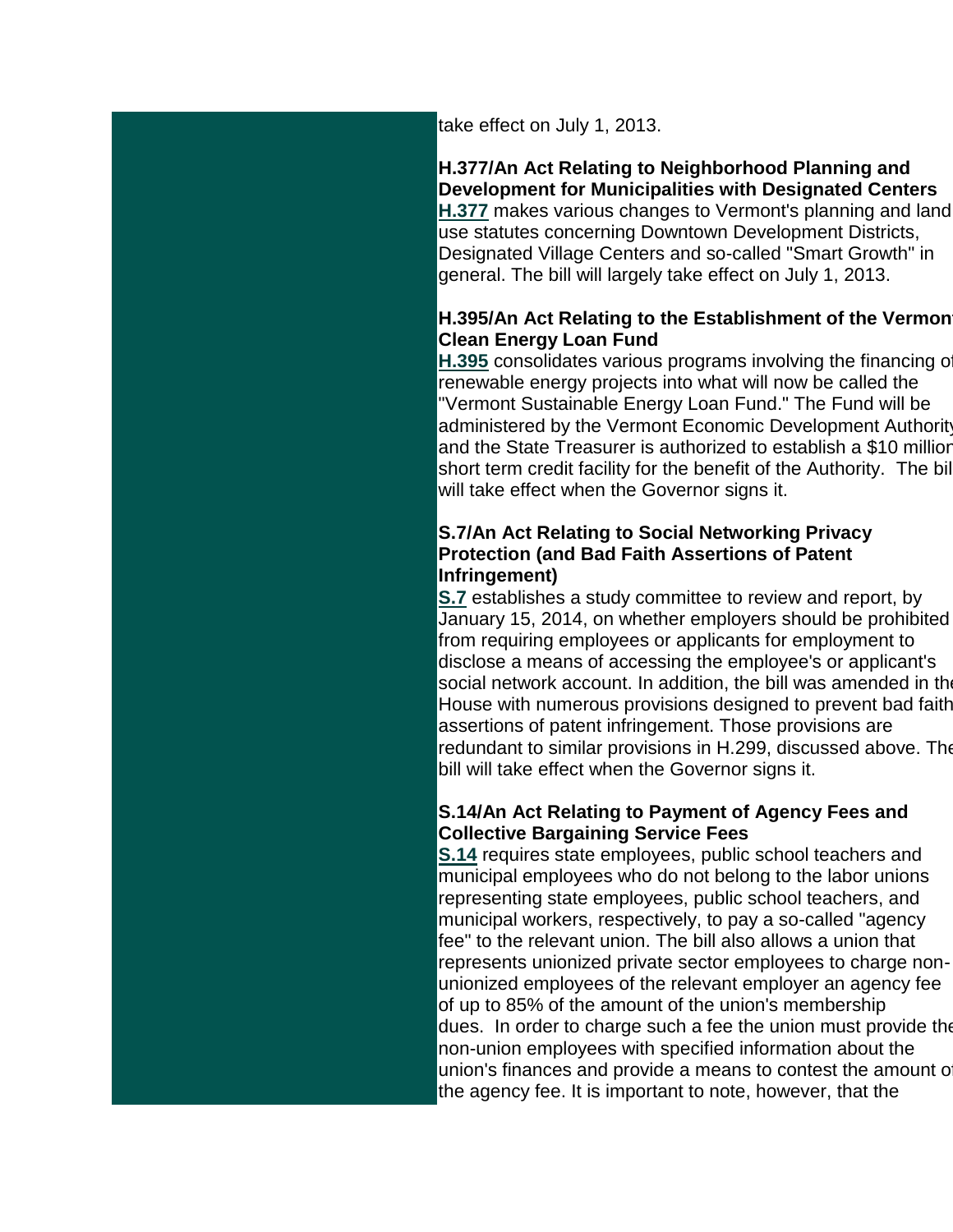<span id="page-7-0"></span>provisions regarding private sector employees do not apply to any employer who is subject to the federal National Labor Relations Act. The bill has not yet been delivered to the Governor for his signature. If the Governor signs it the bill will take effect on various dates related to the expiration and renewal of relevant collective bargaining agreements.

#### **S.59/An Act Relating to Independent Direct Support Providers**

**[S.59](http://r20.rs6.net/tn.jsp?e=001SW14N2rk0Q7ltC_bRR7hEymOb6GOO5bOC7mW6NrC3jvNRWyUgC78XUv8vq7bzyAOBx_z98OV_SmFN3TPvo89aq4_CtG70gqGT-AJp7QoBhmNE6DTgqvo7AUaNprru_tOZod7ji5MoIPIdnNV7jNPKkkm0jhOwpw_zjKhc_GNRiU=)** allows individuals who provide home or community based services pursuant to various state human services programs to collectively bargain with the state of Vermont relative to compensation, workforce benefits, payment methods and procedures, professional development and training, and the collection and disbursement of dues or fees to the relevant labor organization. The bill will take effect when the Governor signs it.

#### **S.81/An act Relating to the Regulation of octaBDE, pentaBDE, decaBDE, and the Flame Retardant Known as Tris in Consumer Products**

**[S.81](http://r20.rs6.net/tn.jsp?e=001SW14N2rk0Q4RVjGg1Fu7DjvpnS6R47pKFpH6TGoA25OP84AMxI58JP7uamobuWnKj64q0QI9Ro8CzA4zr33B_rtgqXIvIe-AV5me2X7QOK_Pr3KQibCpJH-lPHoey6jq_F0pjTJ72zppda6QhEu15Rd1nvfeLU4As93fxhuHchU=)** bans two forms (TCEP and TDCPP) of the chlorinated flame retardant Tris in any children's product or residential upholstered furniture. It also provides that a manufacturer shall not replace TCEP or TDCPP (and the previously banned decaBDE) with a known carcinogen. As to retailers, the ban is effective on July 1, 2014. Once signed, the bill will take effect on July 1, 2013.

**S.155/An Act Relating to Creating a Strategic Workforce Development Needs Assessment and Strategic Plan [S.155](http://r20.rs6.net/tn.jsp?e=001SW14N2rk0Q5nVDSTW4PDHoFzXXonVonxRsLBCas6diRcDbvqaAGbUDojmtgIKEK3DnH4t3cGhDIHPj4seGn1wlFa6EMSzR9xDa_AgmBNkM0FQB8Bz1XcWhxE0kEXidigR7-qcyg0A99NfIELOpa_BeMK1YhBtWGSP_z2tslAGlM=)** establishes a "Workforce Development Work Group" consisting of two members of the Senate, two members of the House of Representatives, the Secretary of Commerce and Community Development, and the Commissioner of Labor. The group is charged with inventorying all workforce education and training programs and activities taking place in Vermont and gathering related information about those programs and activities. The group is to provide a report to the legislature by January 15, 2014. The bill will take effect when the Governor signs it.

### **Health Care Bills**

The following bills relating to health care were enacted during the 2013 legislative session: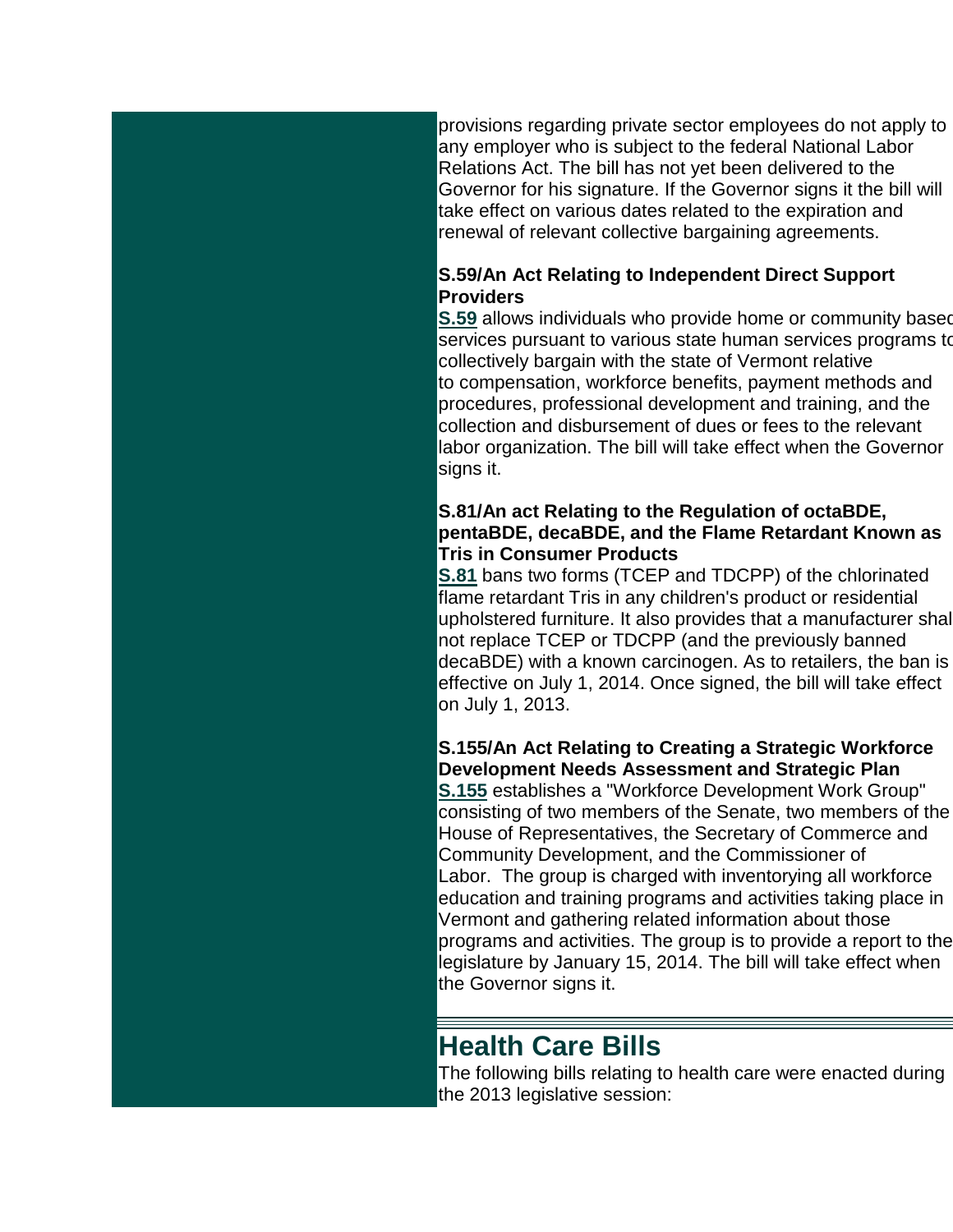#### **H.107/An Act Relating to Health Insurance, Medicaid, the Vermont Health Benefit Exchange and the Green Mountain Care Board**

As introduced, this **omnibus [health care bill](http://r20.rs6.net/tn.jsp?e=001SW14N2rk0Q4DIzeFJDnEXO9LrNLK9XIQoYDxMDe9p-X-FlTP8ciKOJNT_cra-yi4jSo4Yy1R7Je8dLRCgr_S46RqObvik5SZWPK0WJFd9I-_ZPOEcrpQc5mRrPAOXn4b3nvNCXRlkTKsx-bdAGqwFKuvuBJlGOHyTamrbdV4GY4=)** provides necessary policy changes to implement Vermont's Health Exchange. However, it was amended during the legislative process to include additional provisions unrelated to the exchange. Significant features of the bill include the following:

- Creation of a new "Office of the Health Care Advocate." The advocate's office will represent individual consumers' interests in matters related to exchange enrollment, and health insurance and Medicaid coverage disputes. The advocate's office will also represent the public at large in regulatory cases before the Green Mountain Care Board such as insurance rate cases, hospital budget reviews and certificate of need cases. The Health Care Advocate's office will be partially funded by "bill backs" to regulated entities via the Green Mountain Care Board's bill back authority.
- A prohibition on requiring off label use of generic prescription drugs as a utilization management tool. Similarly, an insurer that requires so-called step-therapy cannot require failure of the same preferred prescription drug more than once in order to receive coverage for a non-preferred prescription drug.
- The time period by which insurers have to respond to a request for prior authorization is reduced to 2 business days for non-urgent requests.
- The Green Mountain Care board must develop standardized claims forms and edit standards based on those used in the Medicare and Medicaid programs. The Board must provide its standardized claims forms and edit standards to providers and insurers by July 1, 2014, and the Department of Vermont Health Access (DVHA) must use them by January 1, 2015.
- Reconfiguration of the health insurance rate review process. Instead of having the Department of Financial Regulation (DFR) issue a proposed decision that is reviewed by the Green Mountain Care Board, rate review cases will go directly to the board, with DFR providing the board with input on what rates are necessary to protect insurer solvency.
- A requirement that the Green Mountain Care Board implement a pilot study to examine primary care system costs arising from the elimination of prior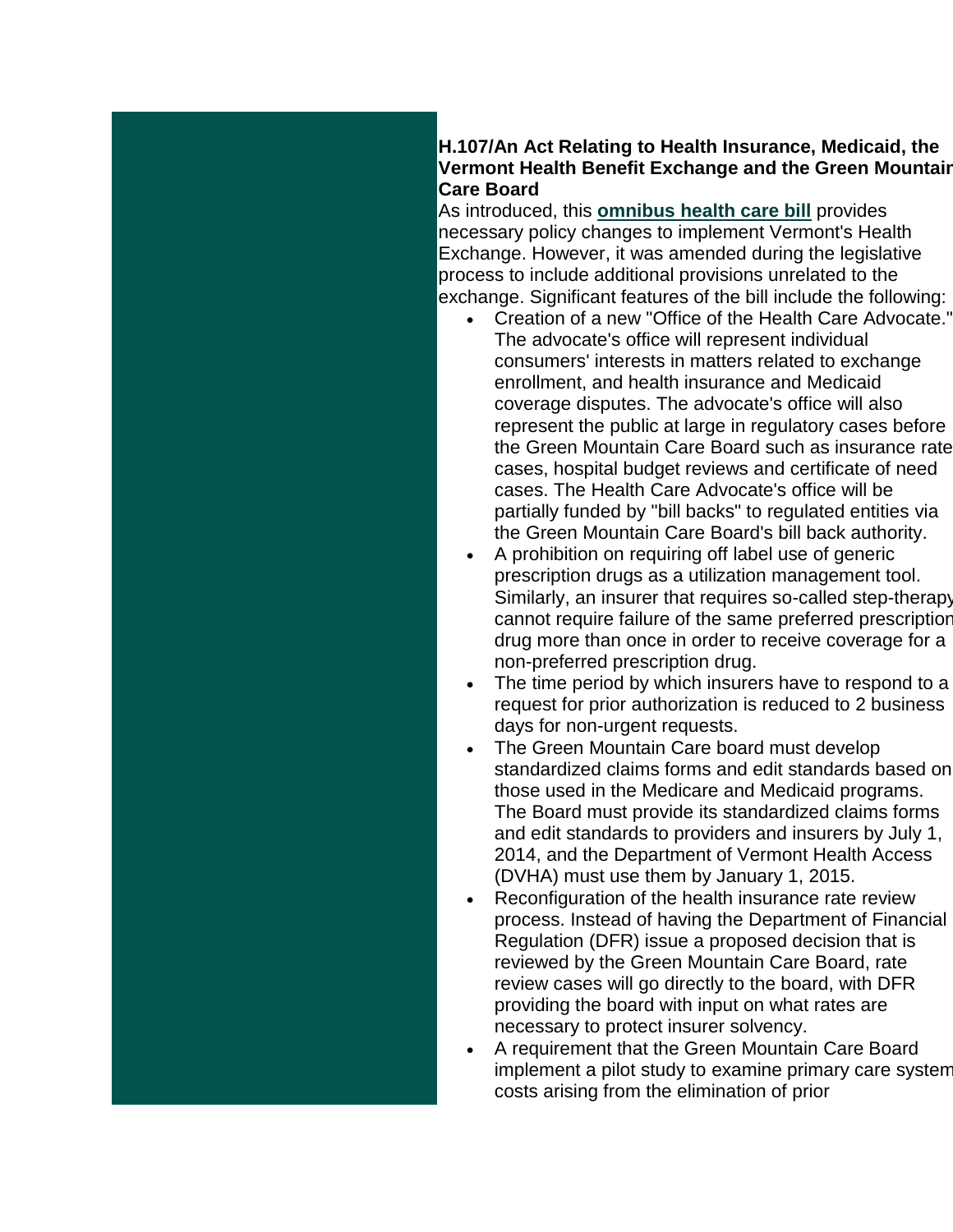authorization requirements for imaging, medical procedures, prescription drugs and home care.

- A requirement that insurance carriers and the Department of Vermont Health Access report data regarding denials of prior authorization requests.
- Changes to Vermont's "prompt pay" statutes to correspond to the fact that the federal Affordable Care Act provides for a three month grace period for the payment of premiums and allows insurers to put on hold provider reimbursement claims during the second and third months of that grace period.
- Language that allows an employer domiciled in another state but with at least 26 employees who work in Vermont to buy a large group policy for those employees.
- Technical changes to the definition of "qualified employer" and "small employer."

H.107 was delivered to the Governor for his review on May 14, 2013. If he does not veto it on or by May 20, 2013 it will become law.

#### **Act 25 (H.136)/An Act Relating to Cost-sharing for Preventive Services**

This **[new law](http://r20.rs6.net/tn.jsp?e=001SW14N2rk0Q63n6Ra4H7ppQ6CCeE8dIFA44G9y2xnK4afmgtE5fDxAZWtiIaClN4H8CJusa6vDI1lNJDwvBpJkYTZ9_w71b6ENbVy9WBNZjFxoOkPxZ_vbnyvzoy-XqYezr0ifJxfzaZx3OGq-nWB-iyfcggO8e78)** expands the existing coverage mandates for mammograms and colorectal cancer screenings. Specifically, i provides that in the case of mammograms additional views and interpretations are covered, and in the case of colorectal screen services related activity such as tissue removal and lab services are included within the coverage mandate. In additior the bill repeals the existing provision that allows a \$25 co-pay for mammograms and colorectal cancer screenings. The cost sharing provisions become effective October 1, 2013, while the rest of the bill became effective upon passage.

#### **H.530/FY 2014 Budget**

The **[FY 2014 Budget](http://r20.rs6.net/tn.jsp?e=001SW14N2rk0Q4kLSmYBVPcQmftjRpsVBRkG5ntU5bAoh77V4-at-RYnR3o04Qs5qabKIZ8onfHKxjELEOPldt58OzrMOyYXCkG_X60_N7lf3Rj7_7pXVcCtTbbaKhPuXjPNUfKkQ1YI_noUACxgK1m1fGB0BGxXExIzmC-XIuxPFk=)** includes these health policy changes:

- State-funded premium assistance for Vermonters with income up to 300 percent of federal poverty level (FPL). These individuals will receive 1.5 percent of the premium cost from the state.
- State-funded cost-sharing assistance on a sliding scale basis for Vermonters up to 250 percent (FPL).
- A three percent Medicaid provider reimbursement increase starting on November 1, 2013 in an effort to address the "cost shift." The budget bill also requires the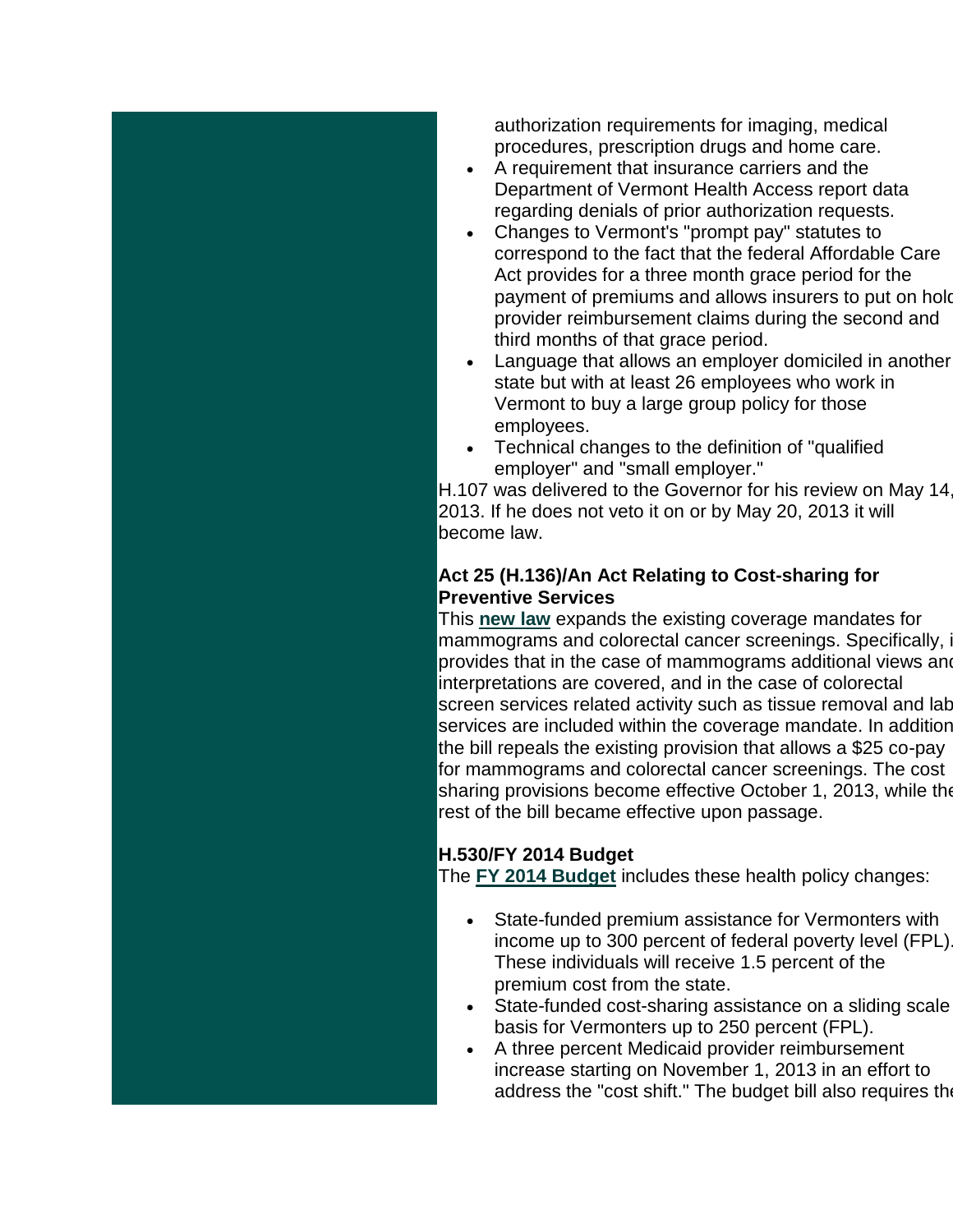<span id="page-10-0"></span>Green Mountain Care board to prepare a cost shift report, evaluating the impact of the Medicaid reimbursements on hospital budgets and health insurance rates.

 Specific requirements regarding accelerated reinvestment of Choices for Care savings.

#### **S.77/An Act Relating to Patient Choice and Control at End of Life**

After numerous emotional debates, a compromise version of the **[End of Life bill](http://r20.rs6.net/tn.jsp?e=001SW14N2rk0Q40MrDMVcVsw7rLhaMPx2ozjq20lSddgHPdzAck5WdEXGQxYnFQokp-buMzLLlNtLEW8NzMHZ1Dnlic4rn66j4rKCAWanloWY_ckvyxjud6agOw0DvzeaG0KcDoru1HcOElscmLhojvg6HbWJx4bxVAlyWnGkHuXIM=)** emerged from the Senate and the House quickly adopted it. The bill puts into place patient safeguards similar to those in an Oregon law before a patient with a terminal illness may obtain medications from a physician for the purpose of "hastening the patient's death." Those safeguards expire on July 1, 2016, so that after that a physician will simply be immune from civil and criminal prosecution as well as professional disciplinary action for prescribing medications to help a terminally ill patient end his or her life.

#### **S.88/An Act Relating to Telemedicine Services Delivered Outside a Health Care Facility**

This **[bill](http://r20.rs6.net/tn.jsp?e=001SW14N2rk0Q7BRuZTDLk-aOiOTp0GQJ4rt5VGMXUSTF0zB5HwJrdD-TMgAlwlk3zh5DjV2DK5jZIxsaRkbRJGlT8ZoPBrq0_CpusbkZXR738M4qr37BRiDKr7lnLgucprnS9pyT5UwS9FqTRhlkWQLjv4IA6cGiFhRoodiU-3yRo=)** authorizes the Department of Vermont Health Access (DVHA) and the Green Mountain Care Board to consider implementing pilot projects that would use telemedicine outside a health care facility in order to expand access to low cost health services. Among the considerations the department and board must analyze when deciding whether to implement a telemedicine pilot project is the possibility of equipping home health agency nurses with the tools needed to provide telemedicine services during home health visits. This bill becomes effective July 1, 2013.

#### **S.152/An Act Relating to the Green Mountain Care Board's Rate Review**

This **[bill](http://r20.rs6.net/tn.jsp?e=001SW14N2rk0Q4w7nuiS0pnDosS5zWmSoSwKubjgb8TLibrxGMSazSZht-nV9j2KSFSi-YEj_fCIh4iZnE-scXQNDRPlSH9MK_iVmDNr4mpBJ_FXyCU3OajQvA7vZxHQXVet4-U2jEWMlBt6WyJdhlBDMUwpgoMVbgXWRZ1HeHZbMk=)** reconfigures the existing Employer Assessment that was enacted in connection with the Catamount Health Care program so that it will apply to employers who have employees who purchase individual health insurance policies on the healt benefits exchanges. (Please note the language of this bill starts on p.2525 of the linked calendar)

# **Energy**